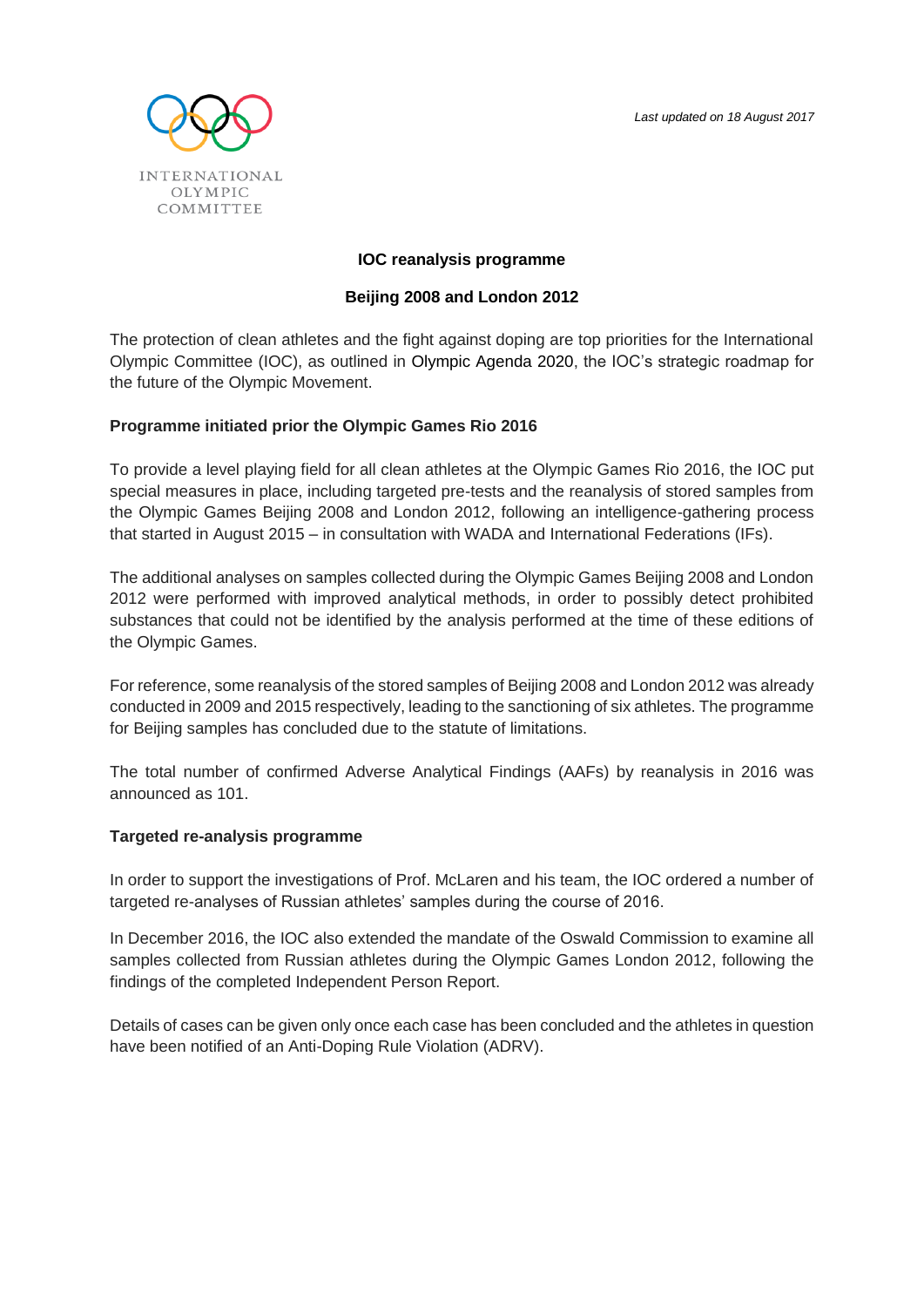

# **Key figures:**

### **Beijing 2008:**

- Number of tests carried out during the Games (27 July-24 August 2008) 4,800
- Number of samples selected for reanalysis (process over as samples stored for 8 years): 1,053
- Number of cases handled by the IOC Disciplinary Commission as of 18 August 2017: 65

### **London 2012 – Prior Olympic Games Rio 2016:**

- Number of tests carried out during the Games (16 July-12 August 2012) : 5,000
- Number of samples selected for reanalysis (ongoing process / samples stored for 8 years): 492
- Number of cases handled by the IOC Disciplinary Commission as of 18 August 2017: 41

# **London 2012 – Targeted reanalyses of Russian athletes in the context of the Independent Person report:**

- Number of cases handled by the IOC Disciplinary Commission as of 18 August 2017: 5

# **Background information:**

- The amount of stored urine is limited, so it is not desirable to reanalyse before new tests are developed unless the intelligence for a particular new test in a particular group of athletes means that is worthwhile. This is the case for a number of London samples thanks to the new test for steroids (long-term metabolites).
- New tests for substances other than anabolic steroids may be developed in the next three years – perhaps for Erythropoiesis-Stimulating Agents (ESAs), like EPO, blood transfusions and small peptides (e.g. growth hormone), so unless there is a good reason we want to keep samples until nearer to the eight-year mark.
- For obvious reasons, the exact test distribution plan (TDP) is not divulged as that is useful intelligence for cheaters – the more unpredictable testing is, the more effective the deterrence.

# **Reallocation of medals**

The reallocation of medals is not automatic and is decided by the IOC on a case-by-case basis. If the IOC decides to reallocate the medals, such reallocation takes place only after all remedies of sanctioned athletes/teams have been exhausted (e.g. when all procedures are closed). In such case, the IOC will follow up with the relevant National Olympic Committee, which then notifies the relevant athlete(s) to whom the medals have been reallocated.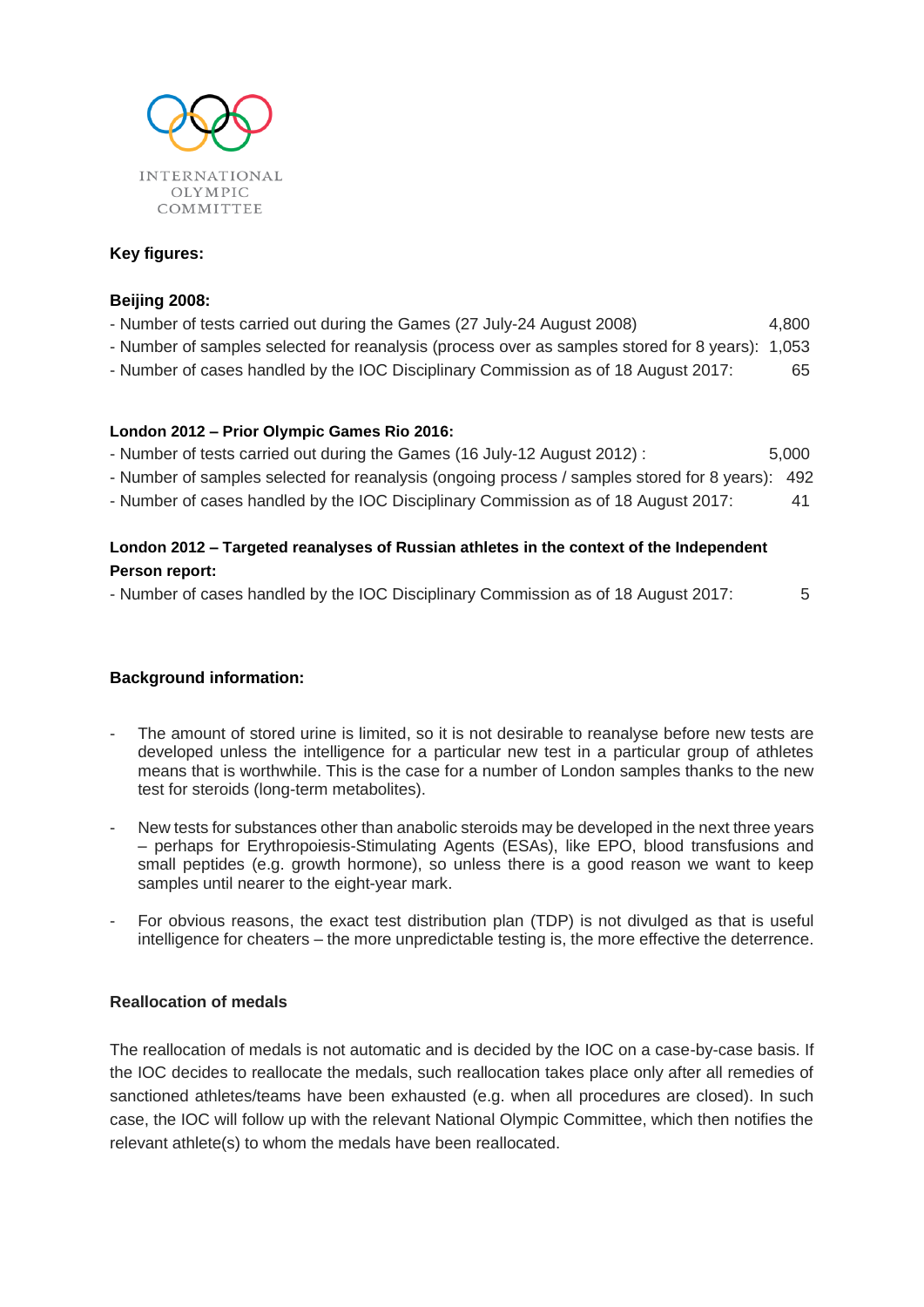

# **Beijing 2008: by country**

| Country        | Number of<br>athletes per<br>delegation | Number of AAFs<br>2009 | Number of AAFs<br>2016 |
|----------------|-----------------------------------------|------------------------|------------------------|
|                |                                         |                        |                        |
| Armenia        | 25                                      |                        | $\overline{2}$         |
| Azerbaijan     | 44                                      |                        | $\overline{4}$         |
| <b>Bahrain</b> | 13                                      | 1                      |                        |
| <b>Belarus</b> | 175                                     |                        | 9                      |
| China          | 603                                     |                        | $\overline{3}$         |
| Croatia        | 98                                      | 1                      |                        |
| Cuba           | 157                                     |                        | $\overline{2}$         |
| Spain          | 284                                     |                        | 1                      |
| Germany        | 421                                     | 1                      |                        |
| Greece         | 151                                     | 1                      | 1                      |
| Italy          | 334                                     | 1                      |                        |
| Jamaica        | 50                                      |                        | 1                      |
| Kazakhstan     | 130                                     |                        | $\overline{7}$         |
| Moldova        | 29                                      |                        | 1                      |
| Qatar          | 20                                      |                        | 1                      |
| Russia         | 454                                     |                        | 18                     |
| <b>Turkey</b>  | 67                                      |                        | $\overline{2}$         |
| Ukraine        | 241                                     |                        | 6                      |
| Uzbekistan     | 56                                      |                        | $\overline{2}$         |
|                |                                         |                        |                        |
| Total          |                                         | 5                      | 60                     |
|                |                                         | 65                     |                        |

# **London 2012: by country**

| Country        | Number of    | Number of AAFs | Number of AAFs | Number of AAFs      |
|----------------|--------------|----------------|----------------|---------------------|
|                | athletes per | 2015           | 2016           | (Targeted           |
|                | delegation   |                |                | re-analyses in the  |
|                |              |                |                | context of the IPR) |
| Armenia        | 24           |                | 2              |                     |
| Azerbaijan     | 52           |                | 2              |                     |
| <b>Belarus</b> | 161          |                | 7              |                     |
| Georgia        | 34           |                |                |                     |
| Kazakhstan     | 115          |                | 5              |                     |
| Moldova        | 20           |                | $\overline{2}$ |                     |
| Russia         | 430          |                | 14             | 5                   |
| Turkey         | 112          |                | $\overline{2}$ |                     |
| Ukraine        | 230          | 1              | 5              |                     |
|                |              |                |                |                     |
| <b>Total</b>   |              | 1              | 40             | 5                   |
|                |              | 46             |                |                     |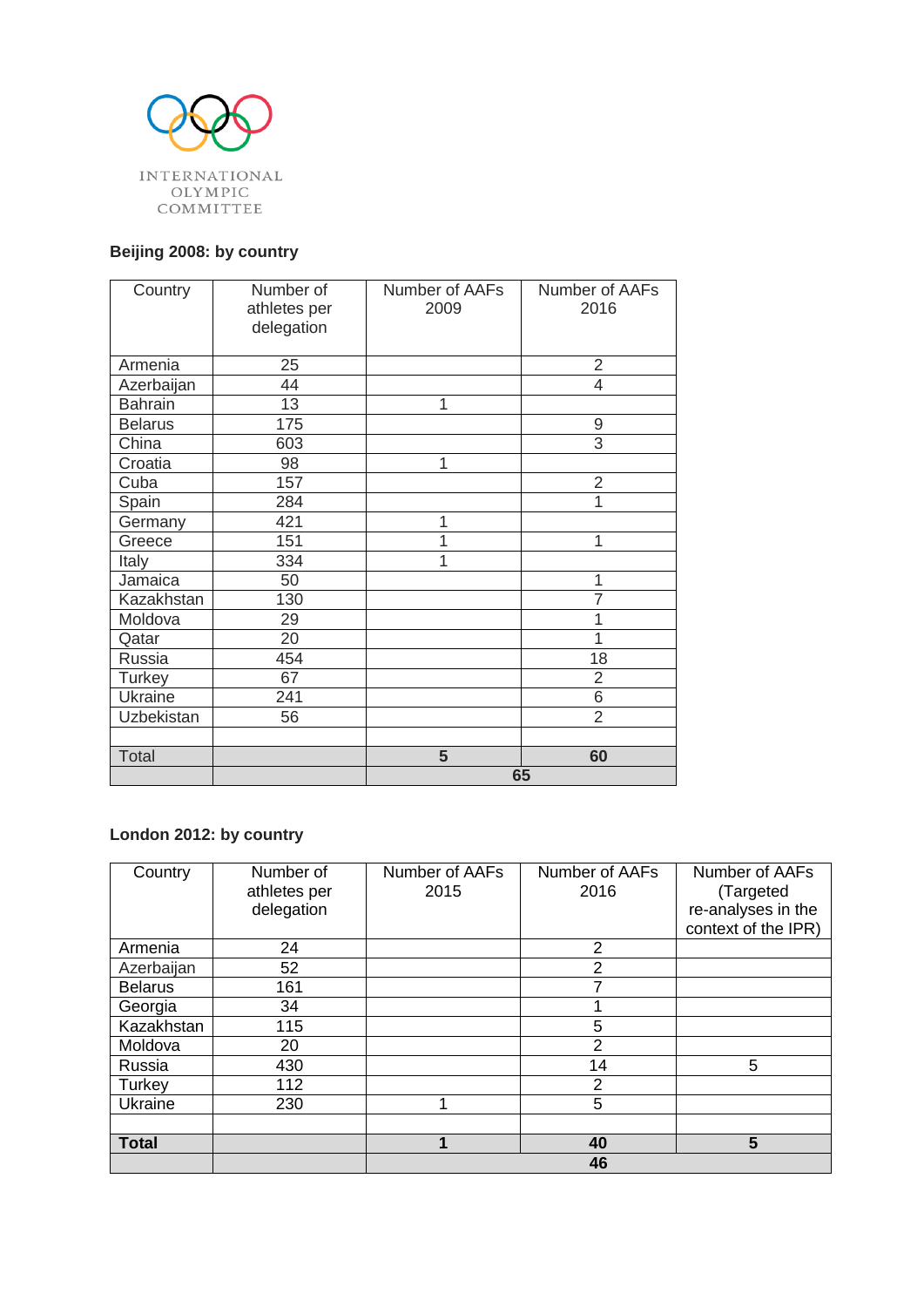

## **Beijing 2008 and London 2012: by sport**

| <b>Sport</b>             | Beijing 2008 | London 2012 | Total |
|--------------------------|--------------|-------------|-------|
| Athletics                | 30           | 18          | 46    |
| <b>Boxing</b>            |              |             |       |
| Cycling                  |              |             |       |
| <b>Modern Pentathlon</b> |              |             |       |
| Swimming                 |              |             |       |
| Weightlifting            | 25           | 24          | 49    |
| Wrestling                |              |             | 8     |
| Total                    | 65           | 46          |       |

# **List of IOC Disciplinary decisions published to date (18 August 2017):**

**Beijing 2008:** 65 (5 following 2009 reanalysis wave + 60 following 2016 reanalysis waves):

- Vanja PERISIC (CRO, athletics) Source: [IOC News 18.11.2009](https://www.olympic.org/news/ioc-sanctions-five-athletes-who-competed-in-beijing)
- Athanasia TSOUMELEKA (GRE, athletics) Source: [IOC News 18.11.2009](https://www.olympic.org/news/ioc-sanctions-five-athletes-who-competed-in-beijing)
- Stefan SCHUMACHER (GER, cycling) Source: [IOC News 18.11.2009](https://www.olympic.org/news/ioc-sanctions-five-athletes-who-competed-in-beijing)
- Davide REBELLIN (ITA, cycling, SILVER) Source: [IOC News 18.11.2009](https://www.olympic.org/news/ioc-sanctions-five-athletes-who-competed-in-beijing)
- Rashid RAMZI (BRN, athletics, GOLD) Source: [IOC News 18.11.2009](https://www.olympic.org/news/ioc-sanctions-five-athletes-who-competed-in-beijing)
- Sibel ÖZKAN (TUR, weightlifting, SILVER) Source: [IOC News 22.07.2016](https://www.olympic.org/news/ioc-sanctions-turkish-weightlifter-for-failing-anti-doping-test-at-beijing-2008)
- Nurcan TAYLAN (TUR, weightlifting) Source: IOC [News 09.08.2016](https://www.olympic.org/news/ioc-sanctions-four-athletes-for-failing-anti-doping-tests-at-beijing-2008-and-london-2012)
- Hripsime KHURSHUDYAN (ARM, weightlifting) Source: IOC [News 09.08.2016](https://www.olympic.org/news/ioc-sanctions-four-athletes-for-failing-anti-doping-tests-at-beijing-2008-and-london-2012)
- Yulia CHERMOSHANSKAYA (RUS, athletics) Source: [IOC News 16.08.2016](https://www.olympic.org/news/ioc-sanctions-yulia-chermoshanskaya-for-failing-anti-doping-test-at-beijing-2008)
- Anastasia KAPACHINSKAYA (RUS, athletics, SILVER) Source: [IOC News 19.08.2016](https://www.olympic.org/news/ioc-sanctions-three-athletes-for-failing-anti-doping-tests-at-beijing-2008)
- Alexander POGORELOV (RUS, athletics) Source: [IOC News 19.08.2016](https://www.olympic.org/news/ioc-sanctions-three-athletes-for-failing-anti-doping-tests-at-beijing-2008)
- Ivan YUSHKOV (RUS, athletics) Source: [IOC News 19.08.2016](https://www.olympic.org/news/ioc-sanctions-three-athletes-for-failing-anti-doping-tests-at-beijing-2008)
- Alexandru DUDOGLO (MDA, weightlifting) Source: [IOC News 31.08.2016](https://www.olympic.org/news/ioc-sanctions-six-athletes-for-failing-anti-doping-tests-at-beijing-2008)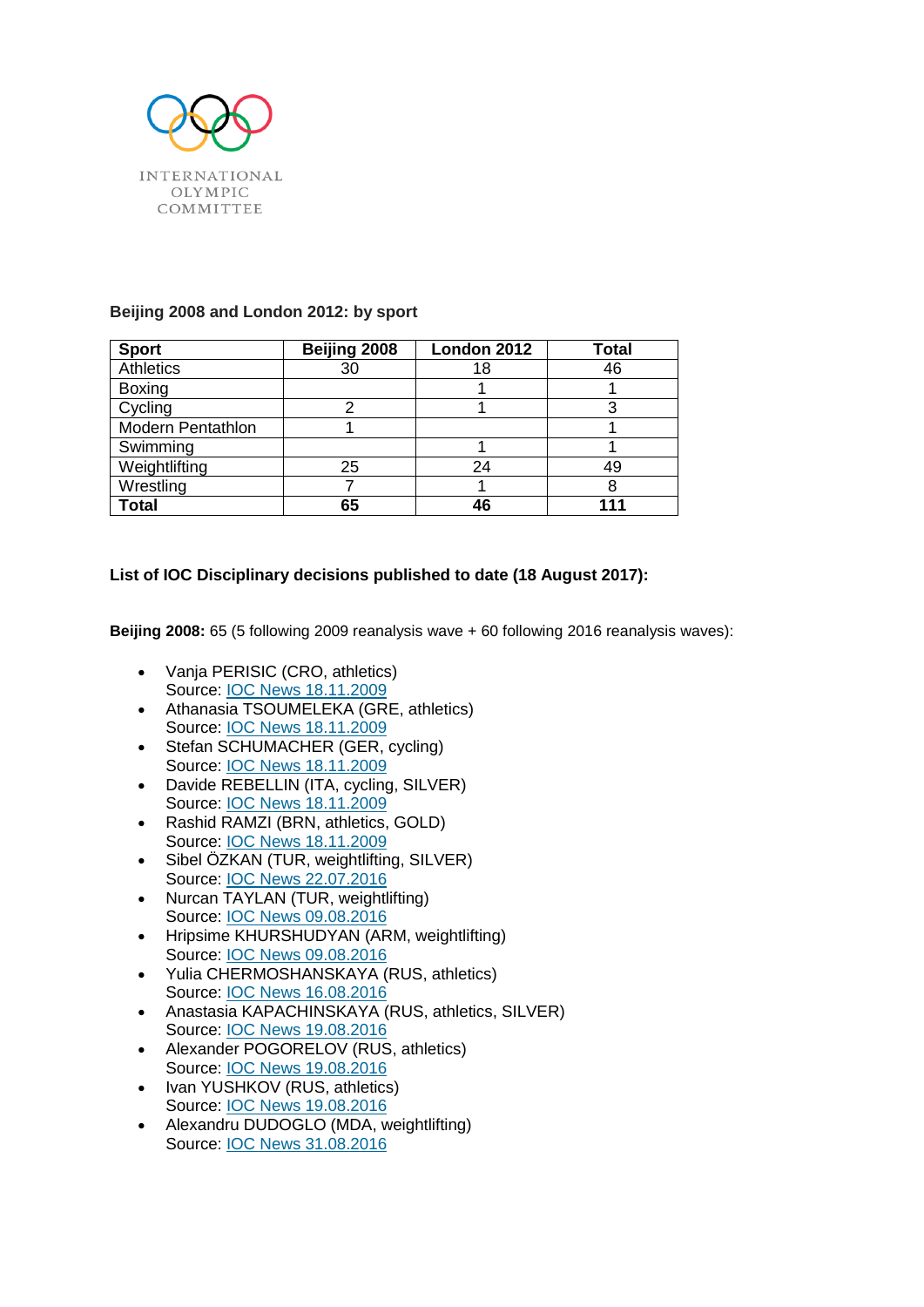

- Nadezda EVSTYUKHINA (RUS, weightlifting, BRONZE) Source: [IOC News 31.08.2016](https://www.olympic.org/news/ioc-sanctions-six-athletes-for-failing-anti-doping-tests-at-beijing-2008)
- Tatyana FIROVA (RUS, athletics, SILVER) Source: [IOC News 31.08.2016](https://www.olympic.org/news/ioc-sanctions-six-athletes-for-failing-anti-doping-tests-at-beijing-2008)
- Tigran MARTIROSYAN (ARM, weightlifting, BRONZE) Source: [IOC News 31.08.2016](https://www.olympic.org/news/ioc-sanctions-six-athletes-for-failing-anti-doping-tests-at-beijing-2008)
- Marina SHAINOVA (RUS, weightlifting, SILVER) Source: [IOC News 31.08.2016](https://www.olympic.org/news/ioc-sanctions-six-athletes-for-failing-anti-doping-tests-at-beijing-2008)
- Intigam ZAIROV (AZE, weightlifting) Source: [IOC News 31.08.2016](https://www.olympic.org/news/ioc-sanctions-six-athletes-for-failing-anti-doping-tests-at-beijing-2008)
- Yarelis BARRIOS (CUB, athletics, SILVER) Source: [IOC News 01.09.2016](https://www.olympic.org/news/ioc-sanctions-two-athletes-for-failing-anti-doping-tests-at-beijing-2008)
- Samuel Adelebari FRANCIS (QAT, athletics) Source: [IOC News 01.09.2016](https://www.olympic.org/news/ioc-sanctions-two-athletes-for-failing-anti-doping-tests-at-beijing-2008)
- Maria ABAKUMOVA (RUS, athletics, SILVER) Source: [IOC News 13.09.2016](https://www.olympic.org/news/ioc-sanctions-four-athletes-for-failing-anti-doping-tests-at-beijing-2008-and-london-2012-1)
- Inga ABITOVA (RUS, athletics) Source: [IOC News 13.09.2016](https://www.olympic.org/news/ioc-sanctions-four-athletes-for-failing-anti-doping-tests-at-beijing-2008-and-london-2012-1)
- Denis ALEXEEV (RUS, athletics, BRONZE) Source: [IOC News 13.09.2016](https://www.olympic.org/news/ioc-sanctions-four-athletes-for-failing-anti-doping-tests-at-beijing-2008-and-london-2012-1)
- Anna CHICHEROVA (RUS, athletics, BRONZE) Source: [IOC News 06.10.2016](https://www.olympic.org/news/ioc-sanctions-anna-chicherova-for-failing-anti-doping-test-at-beijing-2008)
- Sardar HASANOV (AZE, weightlifting) Source: [IOC News 26.10.2016](https://www.olympic.org/news/ioc-sanctions-nine-athletes-for-failing-anti-doping-test-at-beijing-2008)
- Wilfredo MARTINEZ (CUB, athletics) Source: [IOC News 26.10.2016](https://www.olympic.org/news/ioc-sanctions-nine-athletes-for-failing-anti-doping-test-at-beijing-2008)
- Josephine NNKIRUKA ONYIA (ESP, athletics) Source: [IOC News 26.10.2016](https://www.olympic.org/news/ioc-sanctions-nine-athletes-for-failing-anti-doping-test-at-beijing-2008)
- Soslan TIGIEV (UZB, wrestling, SILVER) Source: [IOC News 26.10.2016](https://www.olympic.org/news/ioc-sanctions-nine-athletes-for-failing-anti-doping-test-at-beijing-2008)
- Ekaterina VOLKOVA (RUS, athletics, BRONZE) Source: [IOC News 26.10.2016](https://www.olympic.org/news/ioc-sanctions-nine-athletes-for-failing-anti-doping-test-at-beijing-2008)
- Olha KOROBKA (UKR, weightlifting, SILVER) Source: [IOC News 26.10.2016](https://www.olympic.org/news/ioc-sanctions-nine-athletes-for-failing-anti-doping-test-at-beijing-2008)
- Nastassia NOVIKAVA (BLR, weightlifting, BRONZE) Source: [IOC News 26.10.2016](https://www.olympic.org/news/ioc-sanctions-nine-athletes-for-failing-anti-doping-test-at-beijing-2008)
- Andrei RYBAKOU (BLR, weightlifting, SILVER) Source: [IOC News 26.10.2016](https://www.olympic.org/news/ioc-sanctions-nine-athletes-for-failing-anti-doping-test-at-beijing-2008)
- Taimuraz TIGIYEV (KAZ, wrestling, SILVER) Source: [IOC News 26.10.2016](https://www.olympic.org/news/ioc-sanctions-nine-athletes-for-failing-anti-doping-test-at-beijing-2008)
- Khadzhimurat AKKAEV (RUS, weightlifting, BRONZE) Source: [IOC News 17.11.2016](https://www.olympic.org/news/ioc-sanctions-16-athletes-for-failing-anti-doping-tests-at-beijing-2008)
- Khasan BAROEV (RUS, wrestling, SILVER) Source: [IOC News 17.11.2016](https://www.olympic.org/news/ioc-sanctions-16-athletes-for-failing-anti-doping-tests-at-beijing-2008)
- Natalya DAVYDOVA (UKR, weightlifting, BRONZE) Source: [IOC News 17.11.2016](https://www.olympic.org/news/ioc-sanctions-16-athletes-for-failing-anti-doping-tests-at-beijing-2008)
- Chrysopigi DEVETZI (GRE, athletics, BRONZE) Source: [IOC News 17.11.2016](https://www.olympic.org/news/ioc-sanctions-16-athletes-for-failing-anti-doping-tests-at-beijing-2008)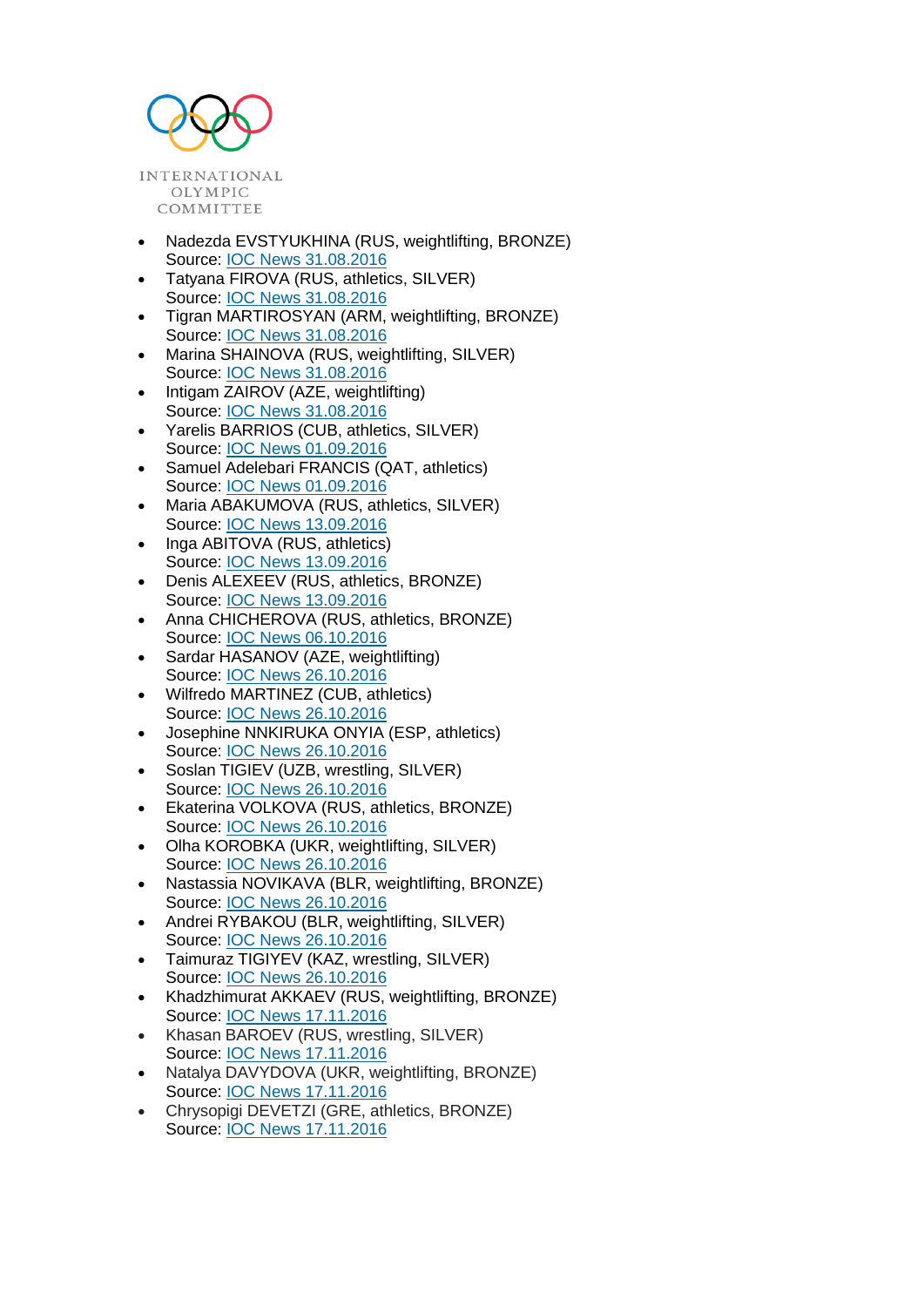

- Mariya GRABOVETSKAYA (KAZ, weightlifting, BRONZE) Source: [IOC News 17.11.2016](https://www.olympic.org/news/ioc-sanctions-16-athletes-for-failing-anti-doping-tests-at-beijing-2008)
- Iryna KULESHA (BLR, weightlifting) Source: [IOC News 17.11.2016](https://www.olympic.org/news/ioc-sanctions-16-athletes-for-failing-anti-doping-tests-at-beijing-2008)
- Dmitry LAPIKOV (RUS, weightlifting, BRONZE) Source: [IOC News 17.11.2016](https://www.olympic.org/news/ioc-sanctions-16-athletes-for-failing-anti-doping-tests-at-beijing-2008)
- Asset MAMBETOV (KAZ, wrestling, BRONZE) Source: [IOC News 17.11.2016](https://www.olympic.org/news/ioc-sanctions-16-athletes-for-failing-anti-doping-tests-at-beijing-2008)
- Maya MANEZA (KAZ, weightlifting) Source: [IOC News 17.11.2016](https://www.olympic.org/news/ioc-sanctions-16-athletes-for-failing-anti-doping-tests-at-beijing-2008)
- Irina NEKRASSOVA (KAZ, weightlifting, SILVER) Source: [IOC News 17.11.2016](https://www.olympic.org/news/ioc-sanctions-16-athletes-for-failing-anti-doping-tests-at-beijing-2008)
- Vita PALAMAR (UKR, athletics) Source: [IOC News 17.11.2016](https://www.olympic.org/news/ioc-sanctions-16-athletes-for-failing-anti-doping-tests-at-beijing-2008)
- Nizami PASHAYEV (AZE, weightlifting) Source: [IOC News 17.11.2016](https://www.olympic.org/news/ioc-sanctions-16-athletes-for-failing-anti-doping-tests-at-beijing-2008)
- Vitaliy RAHIMOV (AZE, wrestling, SILVER) Source: [IOC News 17.11.2016](https://www.olympic.org/news/ioc-sanctions-16-athletes-for-failing-anti-doping-tests-at-beijing-2008)
- Vladimir SEDOV (KAZ, weightlifting) Source: [IOC News 17.11.2016](https://www.olympic.org/news/ioc-sanctions-16-athletes-for-failing-anti-doping-tests-at-beijing-2008)
- Elena SLESARENKO (RUS, athletics) Source: [IOC News 17.11.2016](https://www.olympic.org/news/ioc-sanctions-16-athletes-for-failing-anti-doping-tests-at-beijing-2008)
- Denys YURCHENKO (UKR, athletics, BRONZE) Source: [IOC News 17.11.2016](https://www.olympic.org/news/ioc-sanctions-16-athletes-for-failing-anti-doping-tests-at-beijing-2008)
- Ilya ILIN (KAZ, weightlifting, GOLD) Source: [IOC News 25.11.2016](https://www.olympic.org/news/ioc-sanctions-seven-athletes-for-failing-anti-doping-tests-at-beijing-2008-and-london-2012)
- Pavel LYZHYN (BLR, athletics) Source: [IOC News 25.11.2016](https://www.olympic.org/news/ioc-sanctions-seven-athletes-for-failing-anti-doping-tests-at-beijing-2008-and-london-2012)
- Aksana MIANKOVA (BLR, athletics, GOLD) Source: [IOC News 25.11.2016](https://www.olympic.org/news/ioc-sanctions-seven-athletes-for-failing-anti-doping-tests-at-beijing-2008-and-london-2012)
- Natallia MIKHNEVICH (BLR, athletics, SILVER) Source: [IOC News 25.11.2016](https://www.olympic.org/news/ioc-sanctions-seven-athletes-for-failing-anti-doping-tests-at-beijing-2008-and-london-2012)
- Sviatlana USOVICH (BLR, athletics) Source: [IOC News 25.11.2016](https://www.olympic.org/news/ioc-sanctions-seven-athletes-for-failing-anti-doping-tests-at-beijing-2008-and-london-2012)
- Lei CAO (CHN, weightlifting, GOLD) Source: [IOC News 12.01.2017](http://www.olympic.org/news/ioc-sanctions-eight-athletes-for-failing-anti-doping-test-at-beijing-2008-and-london-2012)
- Xiexia CHEN (CHN, weightlifting, GOLD) Source: [IOC News 12.01.2017](http://www.olympic.org/news/ioc-sanctions-eight-athletes-for-failing-anti-doping-test-at-beijing-2008-and-london-2012)
- Chunhong LIU (CHN, weightlifting, GOLD) Source: [IOC News 12.01.2017](http://www.olympic.org/news/ioc-sanctions-eight-athletes-for-failing-anti-doping-test-at-beijing-2008-and-london-2012)
- Nadzeya OSTAPCHUK (BLR, athletics, BRONZE) Source: [IOC News 12.01.2017](http://www.olympic.org/news/ioc-sanctions-eight-athletes-for-failing-anti-doping-test-at-beijing-2008-and-london-2012)
- Darya PCHELNIK (BLR, athletics) Source: [IOC News 12.01.2017](http://www.olympic.org/news/ioc-sanctions-eight-athletes-for-failing-anti-doping-test-at-beijing-2008-and-london-2012)
- Nesta CARTER (JAM, athletics, GOLD) Source: [IOC News 25.01.2017](https://www.olympic.org/news/ioc-sanctions-two-athletes-for-failing-anti-doping-test-at-beijing-2008)
- Tatiana LEBEDEVA (RUS, athletics, SILVER) Source: [IOC News 25.01.2017](https://www.olympic.org/news/ioc-sanctions-two-athletes-for-failing-anti-doping-test-at-beijing-2008)
- Viktoriya TERESHCHUK (UKR, Modern Pentathlon, BRONZE) Source: IOC News 01.03.2017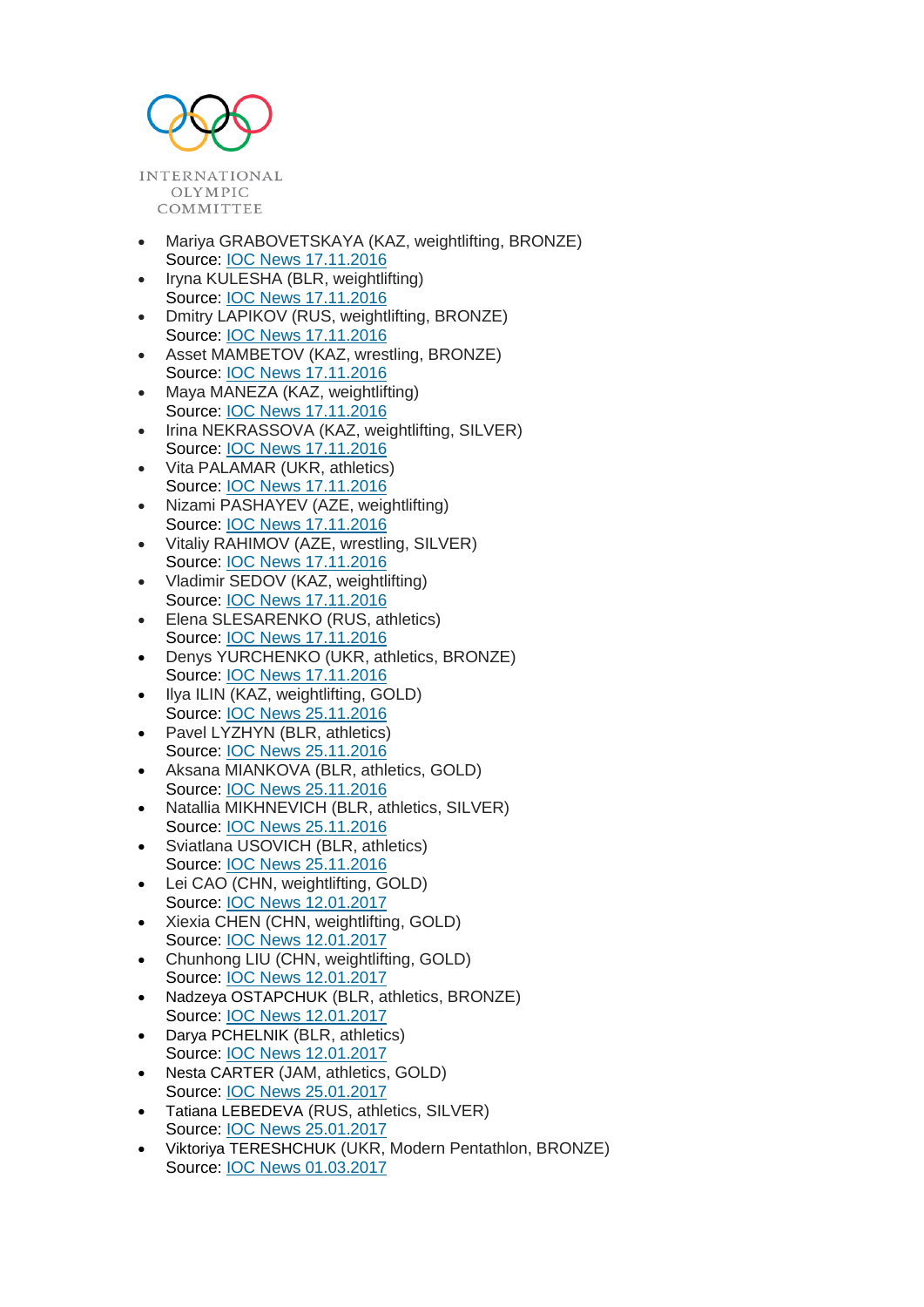

- Vasyl FEDORYSHYN (UKR, wrestling, SILVER) Source: [IOC News 05.04.2017](https://www.olympic.org/news/ioc-sanctions-three-athletes-for-failing-anti-doping-test-at-beijing-2008-and-london-2012)
- Artur TAYMAZOV (UZB, wrestling, GOLD) Source: [IOC News 05.04.2017](https://www.olympic.org/news/ioc-sanctions-three-athletes-for-failing-anti-doping-test-at-beijing-2008-and-london-2012)
- Tatiana CHERNOVA (RUS, athletics, BRONZE) Source: [IOC News 24.04.2017](https://www.olympic.org/news/ioc-sanctions-two-athletes-for-failing-anti-doping-test-at-beijing-2008-and-london-2012)

**London 2012:** 46 (1 following 2015 reanalysis wave + 40 following 2016 reanalysis waves + 5 following targeted re-analyses in the context of the Independent Person Report)

- Olga BERESNYEVA (UKR, swimming) Source: [IOC News 12.06.2015](http://www.olympic.org/news/ukrainian-swimmer-olga-beresnyeva-disqualified-and-excluded-from-the-olympic-games-london-2012-after-failing-re-analysis-of-samples/246336)
- Yulia KALINA (UKR, weightlifting, BRONZE) Source: [IOC News 13.07.2016](https://www.olympic.org/news/ioc-sanctions-ukrainian-weightlifter-yulia-kalina-for-failing-anti-doping-test-at-london-2012)
- Pavel KRYVITSKI (BLR, athletics) Source: [IOC News 09.08.2016](https://www.olympic.org/news/ioc-sanctions-four-athletes-for-failing-anti-doping-tests-at-beijing-2008-and-london-2012)
- Oleksandr PYATNYTSYA (UKR, athletics, SILVER) Source: [IOC News 09.08.2016](https://www.olympic.org/news/ioc-sanctions-four-athletes-for-failing-anti-doping-tests-at-beijing-2008-and-london-2012)
- Evgeniia KOLODKO (RUS, athletics, SILVER) Source: [IOC News, 20.08.2016](https://www.olympic.org/news/ioc-sanctions-evgeniia-kolodko-for-failing-anti-doping-test-at-london-2012)
- Ekaterina GNIDENKO (RUS, cycling) Source: [IOC News 13.09.2016](https://www.olympic.org/news/ioc-sanctions-four-athletes-for-failing-anti-doping-tests-at-beijing-2008-and-london-2012-1)
- Tatyana LYSENKO (RUS, athletics, GOLD) Source: [IOC News 11.10.2016](https://www.olympic.org/news/ioc-sanctions-tatyana-lysenko-for-failing-anti-doping-test-at-london-2012)
- Apti AUKHADOV (RUS, weightlifting, SILVER) Source: [IOC News 18.10.2016](https://www.olympic.org/news/ioc-sanctions-two-athletes-for-failing-anti-doping-test-at-london-2012)
- Maksym MAZURYK (UKR, athletics) Source: [IOC News 18.10.2016](https://www.olympic.org/news/ioc-sanctions-two-athletes-for-failing-anti-doping-test-at-london-2012)
- Zulfiya CHINSHANLO (KAZ, weightlifting, GOLD) Source: [IOC News 27.10.2016](https://www.olympic.org/news/ioc-sanctions-eight-athletes-for-failing-anti-doping-test-at-london-2012)
- Kirill IKONNIKOV (RUS, athletics) Source: [IOC News 27.10.2016](https://www.olympic.org/news/ioc-sanctions-eight-athletes-for-failing-anti-doping-test-at-london-2012)
- Maiya MANEZA (KAZ, weightlifting, GOLD) Source: [IOC News 27.10.2016](https://www.olympic.org/news/ioc-sanctions-eight-athletes-for-failing-anti-doping-test-at-london-2012)
- Svetlana PODOBEDOVA (KAZ, weightlifting, GOLD) Source: [IOC News 27.10.2016](https://www.olympic.org/news/ioc-sanctions-eight-athletes-for-failing-anti-doping-test-at-london-2012)
- Dzina SAZANAVETS (BLR, weightlifting) Source: [IOC News 27.10.2016](https://www.olympic.org/news/ioc-sanctions-eight-athletes-for-failing-anti-doping-test-at-london-2012)
- Marina SHKERMANKOVA (BLR, weightlifting, BRONZE) Source: [IOC News 27.10.2016](https://www.olympic.org/news/ioc-sanctions-eight-athletes-for-failing-anti-doping-test-at-london-2012)
- Dmitry STARODUBTSEV (RUS, athletics) Source: [IOC News 27.10.2016](https://www.olympic.org/news/ioc-sanctions-eight-athletes-for-failing-anti-doping-test-at-london-2012)
- Yauheni ZHARNASEK (BLR, weightlifting) Source: [IOC News 27.10.2016](https://www.olympic.org/news/ioc-sanctions-eight-athletes-for-failing-anti-doping-test-at-london-2012)
- Besik KUDUKHOV (RUS, wrestling, SILVER Deceased person proceedings filled) Source: [IOC News 27.10.2016](https://www.olympic.org/news/ioc-sanctions-eight-athletes-for-failing-anti-doping-test-at-london-2012)
- Andrey DEMANOV (RUS, weightlifting) Source: [IOC News 21.11.2016](https://www.olympic.org/news/ioc-sanctions-12-athletes-for-failing-anti-doping-test-at-london-2012)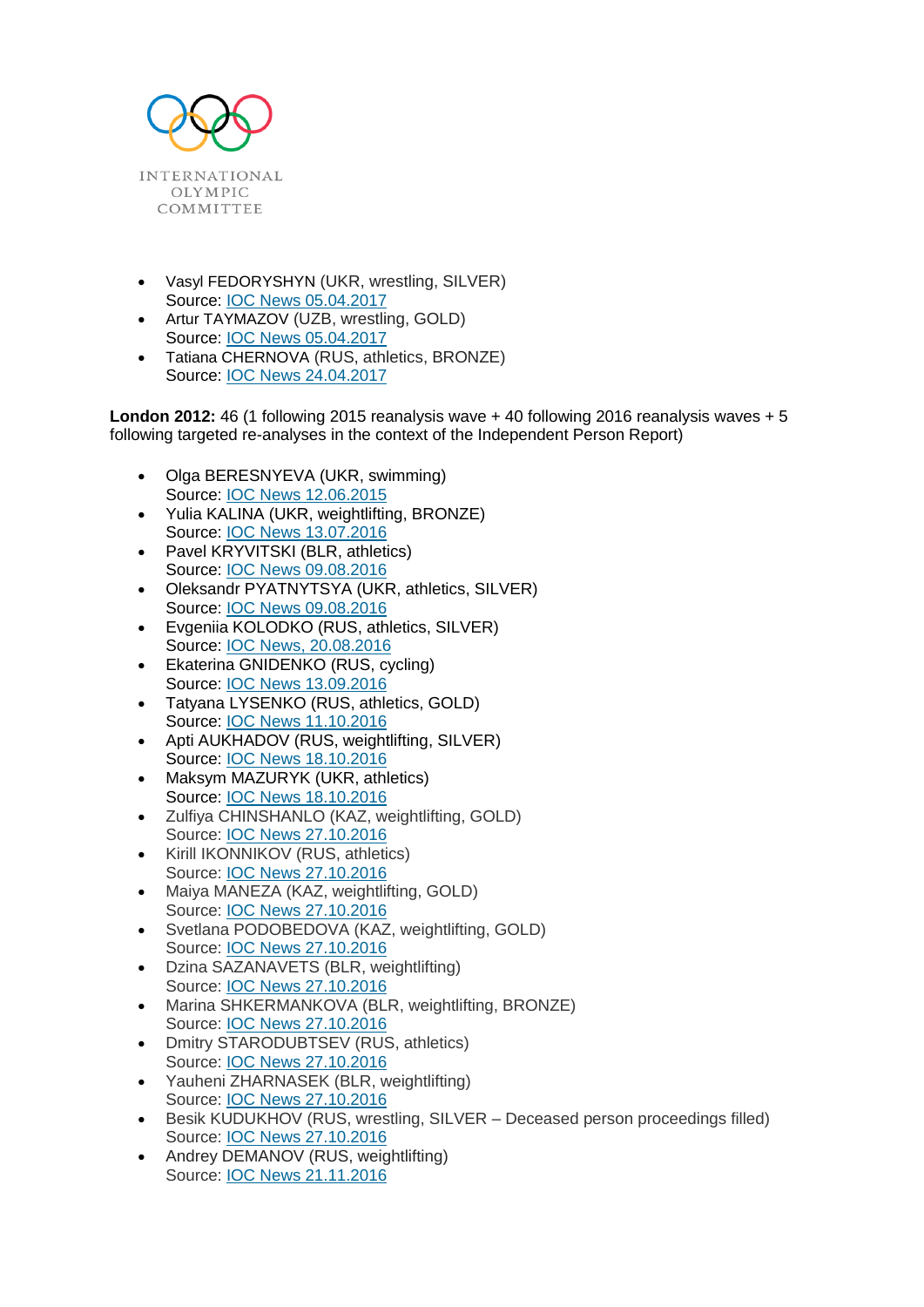

- Oleksandr DRYGOL (UKR, athletics) Source: [IOC News 21.11.2016](https://www.olympic.org/news/ioc-sanctions-12-athletes-for-failing-anti-doping-test-at-london-2012)
- Cristina IOVU (MDA, weightlifting, BRONZE) Source: [IOC News 21.11.2016](https://www.olympic.org/news/ioc-sanctions-12-athletes-for-failing-anti-doping-test-at-london-2012)
- Alexandr IVANOV (RUS, weightlifting, SILVER) Source: [IOC News 21.11.2016](https://www.olympic.org/news/ioc-sanctions-12-athletes-for-failing-anti-doping-test-at-london-2012)
- Hripsime KHURSHUDYAN (ARM, weightlifting, BRONZE) Source: [IOC News 21.11.2016](https://www.olympic.org/news/ioc-sanctions-12-athletes-for-failing-anti-doping-test-at-london-2012)
- Iryna KULESHA (BLR, weightlifting, BRONZE) Source: [IOC News 21.11.2016](https://www.olympic.org/news/ioc-sanctions-12-athletes-for-failing-anti-doping-test-at-london-2012)
- Rauli TSIREKIDZE (GEO, weightlifting) Source: [IOC News 21.11.2016](https://www.olympic.org/news/ioc-sanctions-12-athletes-for-failing-anti-doping-test-at-london-2012)
- Margaryta TVERDOKHLIB (UKR, athletics) Source: [IOC News 21.11.2016](https://www.olympic.org/news/ioc-sanctions-12-athletes-for-failing-anti-doping-test-at-london-2012)
- Almas UTESHOV (KAZ, weightlifting) Source: [IOC News 21.11.2016](https://www.olympic.org/news/ioc-sanctions-12-athletes-for-failing-anti-doping-test-at-london-2012)
- Nataliya ZABOLOTNAYA (RUS, weightlifting, SILVER) Source: [IOC News 21.11.2016](https://www.olympic.org/news/ioc-sanctions-12-athletes-for-failing-anti-doping-test-at-london-2012)
- Yuliya ZARIPOVA (RUS, athletics, GOLD) Source: [IOC News 21.11.2016](https://www.olympic.org/news/ioc-sanctions-12-athletes-for-failing-anti-doping-test-at-london-2012)
- Anatoli CIRICU (MDA, weightlifting, BRONZE) Source: [IOC News 21.11.2016](https://www.olympic.org/news/ioc-sanctions-12-athletes-for-failing-anti-doping-test-at-london-2012)
- Ilya ILIN (KAZ, weightlifting, GOLD) Source: [IOC News 25.11.2016](https://www.olympic.org/news/ioc-sanctions-seven-athletes-for-failing-anti-doping-tests-at-beijing-2008-and-london-2012)
- Aksana MIANKOVA (BLR, athletics) Source: [IOC News 25.11.2016](https://www.olympic.org/news/ioc-sanctions-seven-athletes-for-failing-anti-doping-tests-at-beijing-2008-and-london-2012)
- Boyanka KOSTOVA (AZE, weightlifting) Source: [IOC News 25.11.2016](https://www.olympic.org/news/ioc-sanctions-seven-athletes-for-failing-anti-doping-tests-at-beijing-2008-and-london-2012)
- Nastassia MIRONCHYK-IVANOVA (BLR, athletics) Source: [IOC News 25.11.2016](https://www.olympic.org/news/ioc-sanctions-seven-athletes-for-failing-anti-doping-tests-at-beijing-2008-and-london-2012)
- Sibel SIMSEK (TUR, weightlifting) Source: [IOC News 12.01.2017](http://www.olympic.org/news/ioc-sanctions-eight-athletes-for-failing-anti-doping-test-at-beijing-2008-and-london-2012)
- Intigam ZAIROV (AZE, weightlifting) Source: [IOC News 12.01.2017](http://www.olympic.org/news/ioc-sanctions-eight-athletes-for-failing-anti-doping-test-at-beijing-2008-and-london-2012)
- Norayr VARDANYAN (ARM, weightlifting) Source: [IOC News 12.01.2017](http://www.olympic.org/news/ioc-sanctions-eight-athletes-for-failing-anti-doping-test-at-beijing-2008-and-london-2012)
- Vera GANEEVA (RUS, athletics) Source: IOC [News 1.02.2017](https://www.olympic.org/news/ioc-sanctions-three-athletes-for-failing-anti-doping-test-at-london-2012)
- Adem KILICCI (TUR, boxing) Source: IOC [News 1.02.2017](https://www.olympic.org/news/ioc-sanctions-three-athletes-for-failing-anti-doping-test-at-london-2012)
- Antonina KRIVOSHAPKA (RUS, athletics, SILVER) Source: IOC [News 1.02.2017](https://www.olympic.org/news/ioc-sanctions-three-athletes-for-failing-anti-doping-test-at-london-2012)
- Khadzhimurat AKKAEV (RUS, weightlifting) Source: [IOC News 24.03.2017](https://www.olympic.org/news/ioc-sanctions-four-russian-athletes-for-failing-anti-doping-tests-at-london-2012-following-a-targeted-wave-of-re-analyses)
- Mariia BESPALOVA (RUS, athletics) Source: IOC [News 24.03.2017](https://www.olympic.org/news/ioc-sanctions-four-russian-athletes-for-failing-anti-doping-tests-at-london-2012-following-a-targeted-wave-of-re-analyses)
- Gulfiya KHANAFEEVA (RUS, athletics) Source: IOC [News 24.03.2017](https://www.olympic.org/news/ioc-sanctions-four-russian-athletes-for-failing-anti-doping-tests-at-london-2012-following-a-targeted-wave-of-re-analyses)
- Victoria VALYUKEVICH (GUROVA) (RUS, athletics) Source: IOC [News 24.03.2017](https://www.olympic.org/news/ioc-sanctions-four-russian-athletes-for-failing-anti-doping-tests-at-london-2012-following-a-targeted-wave-of-re-analyses)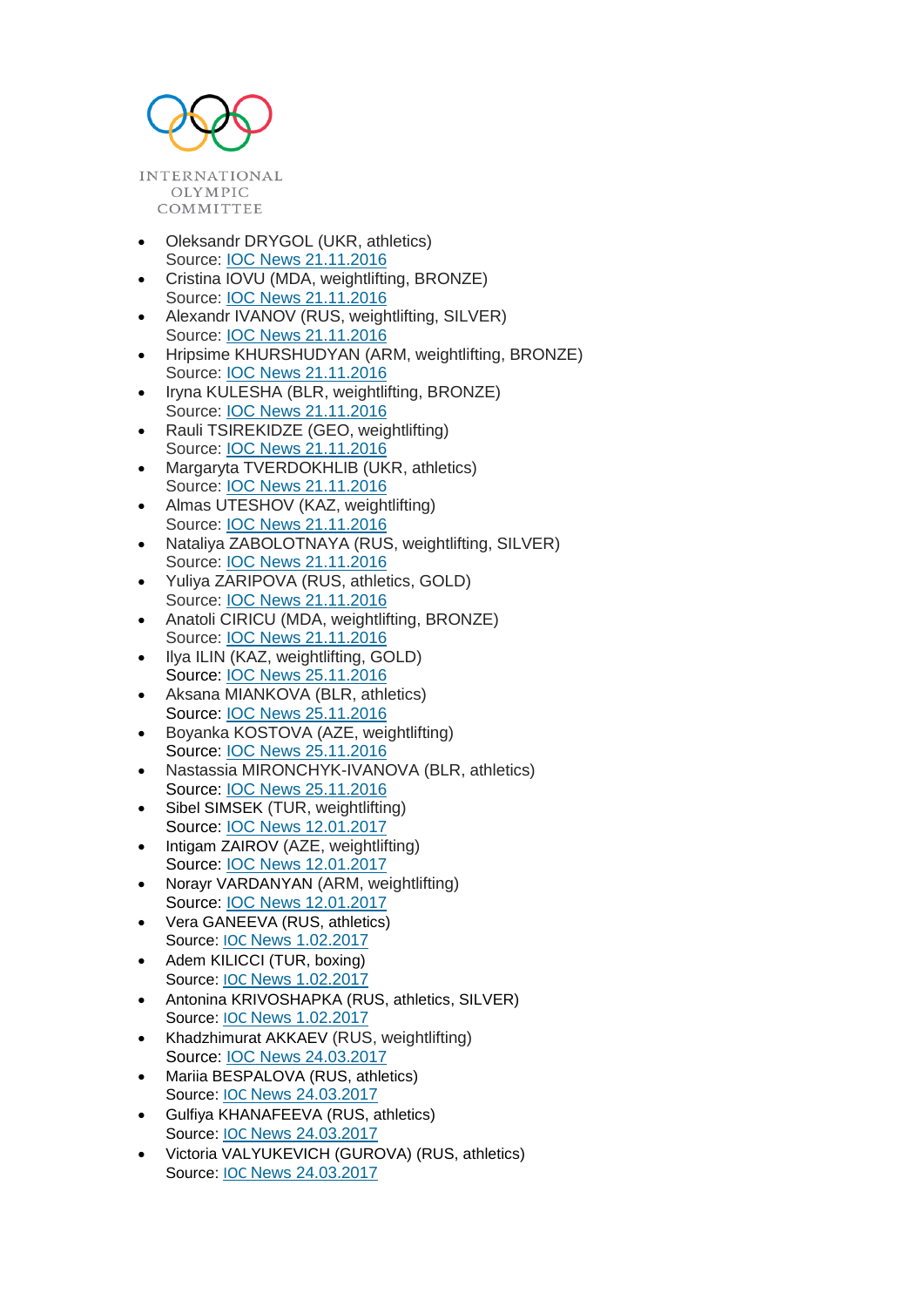

- Svetlana TZARUKAEVA (RUS, weightlifting, SILVER) Source: IOC [News 05.04.2017](https://www.olympic.org/news/ioc-sanctions-three-athletes-for-failing-anti-doping-test-at-beijing-2008-and-london-2012)
- Maksim DYLDIN (RUS, athletics) Source: IOC [News 24.04.2017](https://www.olympic.org/news/ioc-sanctions-two-athletes-for-failing-anti-doping-test-at-beijing-2008-and-london-2012)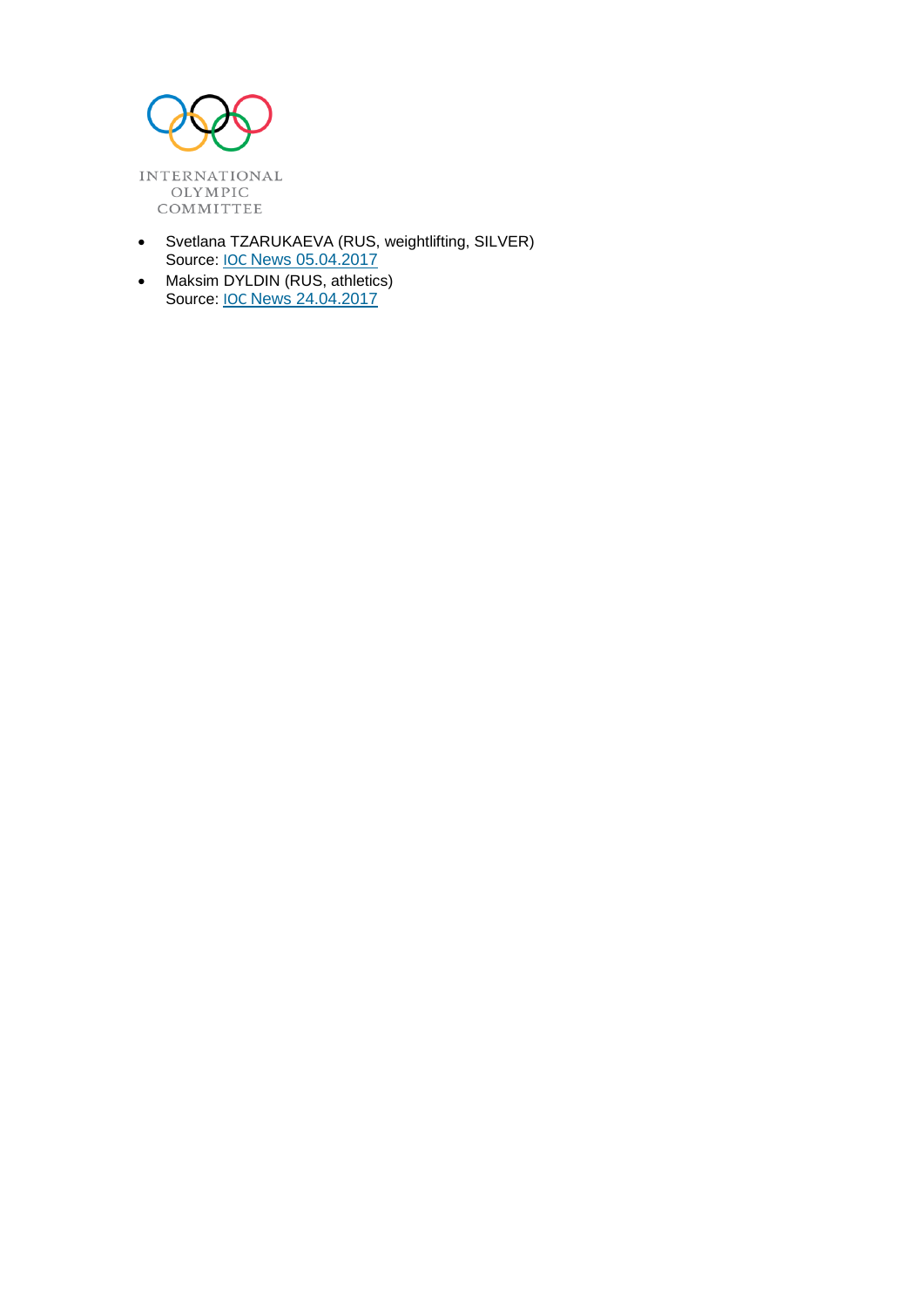

# **APPENDICES**

## **Introduction**

The selection of samples for reanalysis was made in consultation with WADA and the IFs after a risk analysis. It focused on sports and groups of athletes with a higher risk of doping and who were successful. The selection also depended to some extent on the number of samples collected and the number of athletes at the Games in each group. Exact numbers cannot be given as the detailed Test Distribution Plan is confidential, but the following charts give an overview of the Sports and NOCs selected for reanalysis.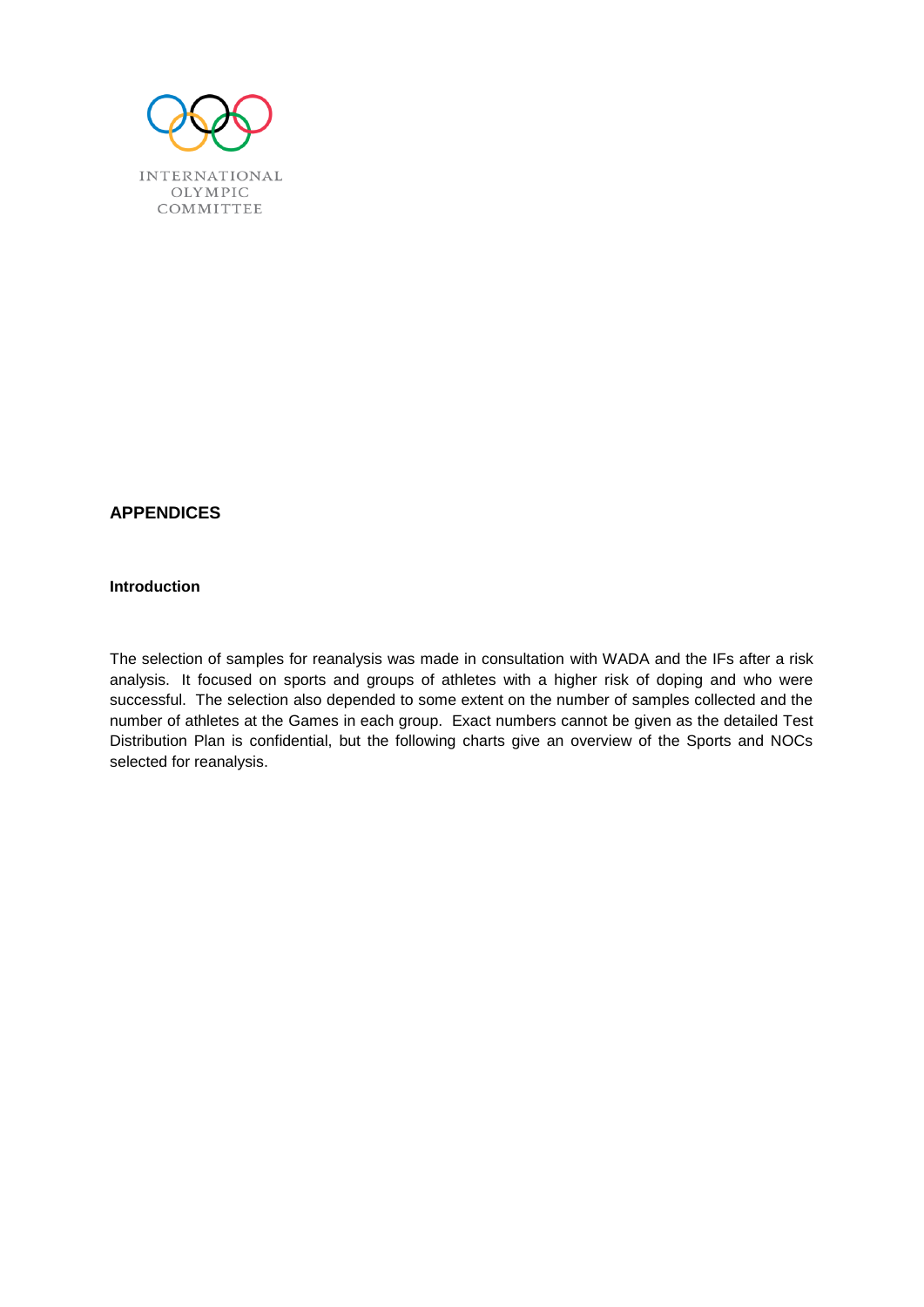